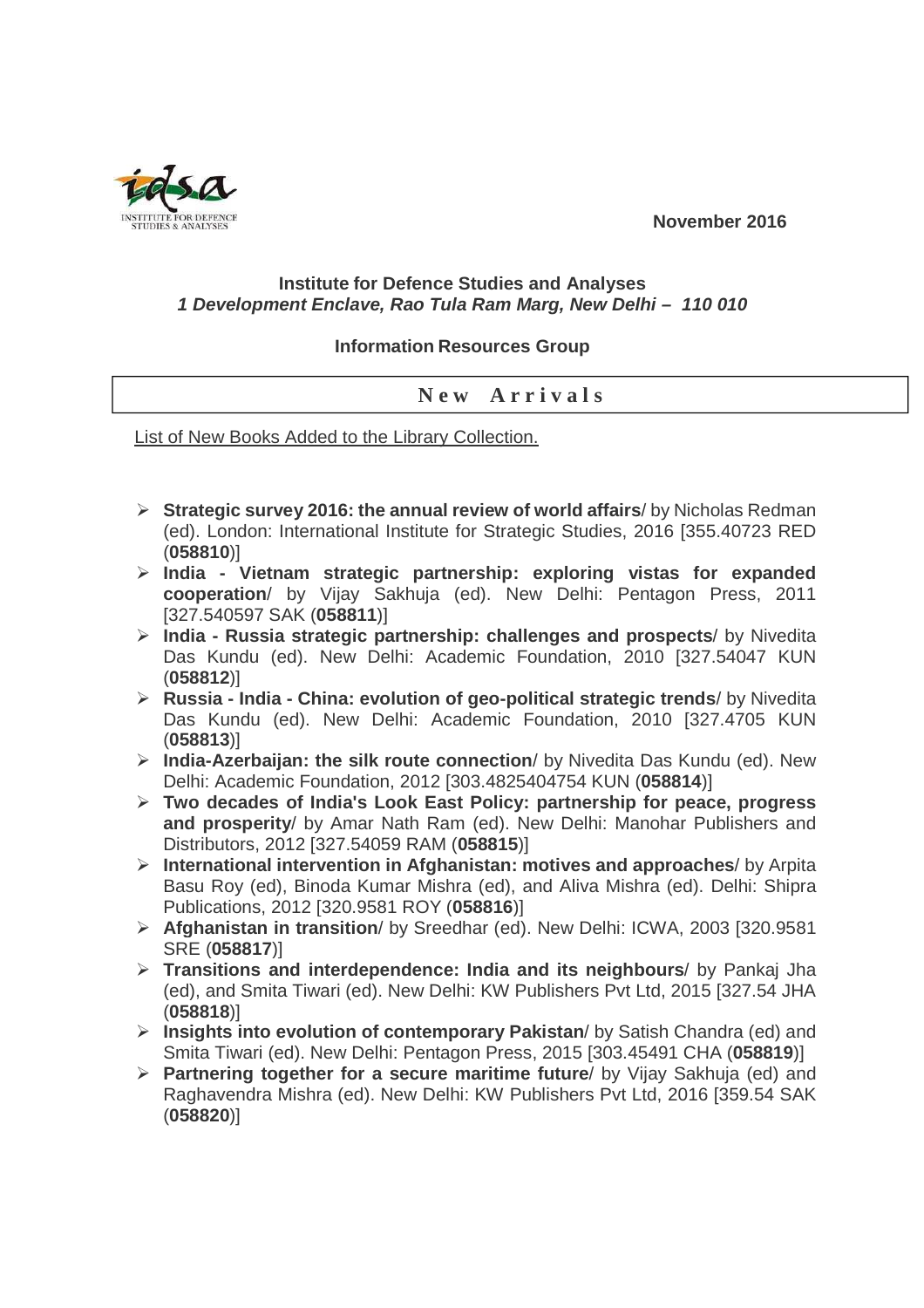- **Transforming South Asia: imperatives for action**/ by Rajiv Bhatia, Swaran Singh, and Reena Marwah. New Delhi: KW Publishers Pvt Ltd, 2014 [327.54 BHA (**058821**)]
- **Conflict to peace: transition in Nepal**/ by Umesh Kumar Bhattarai. New Delhi: Adarsh Books, 2014 [954.5496 BHA (**058822**)]
- **Gorkha: society and politics/** by C S Thapa. Ghaziabad: DPS Publishing House, 2016 [954.96 THA (**058823**)]
- **History of China's military**/ by R K Sahay. New Delhi: Alpha Editions, 2016 [951.039 SAH (**058824**)]
- **India China relations: current issues and perspectives**/ by Suresh Chandra. New Delhi: Alpha Editions, 2016 [327.54051 CHA (**058825**)]
- **Iran sanctions and India: navigating the roadblocks [IDSA Monograph Series No.52]**/ by S Samuel Rajiv. New Delhi: IDSA, 2016 [330.55054 RAJ (**058826**)]
- **Iran sanctions and India: navigating the roadblocks [IDSA Monograph Series No.52]**/ by S Samuel Rajiv. New Delhi: IDSA, 2016 [330.55054 RAJ (**058827**)]
- **Understanding dharma and artha in statecraft through Kautilya's Arthashastra [IDSA Monograph Series No.53]**/ by Pradeep Kumar Gautam. New Delhi: IDSA, 2016 [320.5 GAU (**058828**)]
- **Understanding dharma and artha in statecraft through Kautilya's Arthashastra [IDSA Monograph Series No.53]**/ by Pradeep Kumar Gautam. New Delhi: IDSA, 2016 [320.5 GAU (**058829**)]
- **New evidence on China's intent behind its approach to the Sino-Burmese territorial dispute 1954-1960 [IDSA Occasional Paper No.44]**/ by Qian Zhang. New Delhi: IDSA, 2016 [327.51054 ZHA (**058830**)]
- **New evidence on China's intent behind its approach to the Sino-Burmese territorial dispute 1954-1960 [IDSA Occasional Paper No.44]**/ by Qian Zhang. New Delhi: IDSA, 2016 [327.51054 ZHA (**058831**)]
- **People's Liberation Army and contingency planning in China**/ by Andrew Scobell (ed), Arthur S Ding (ed), Phillip C Saunders (ed) and Scott W Harold (ed). New Delhi: Alpha Editions, 2016 [355.033551 SCO (**058832**)]
- **Half lion: how P V Narasimha Rao transformed India**/ by Vinay Sitapati. Gurgaon: Penguin Books India Pvt Ltd, 2016 [923.2 SIT (**058833**)]
- **History of the decline and fall of the Roman Empire (6 vol. set)**/ by Edward Gibbon. New Delhi: Alpha Editions, 2016 [937.06 GIB (**058834-058839**)]
- **Killer robots: lethal autonomous weapon systems legal, ethical and moral challenges**/ by U C Jha. New Delhi: Vij Books India Pvt Ltd, 2016 [629.892 JHA (**058840**)]
- **Geopolitics, security and bilateral relations: perspectives from India and South Korea**/ by B K Sharma (ed) and M H Rajesh (ed). New Delhi: Vij Books India Pvt Ltd, 2017 [327.15405195 SHA (**058841**)]